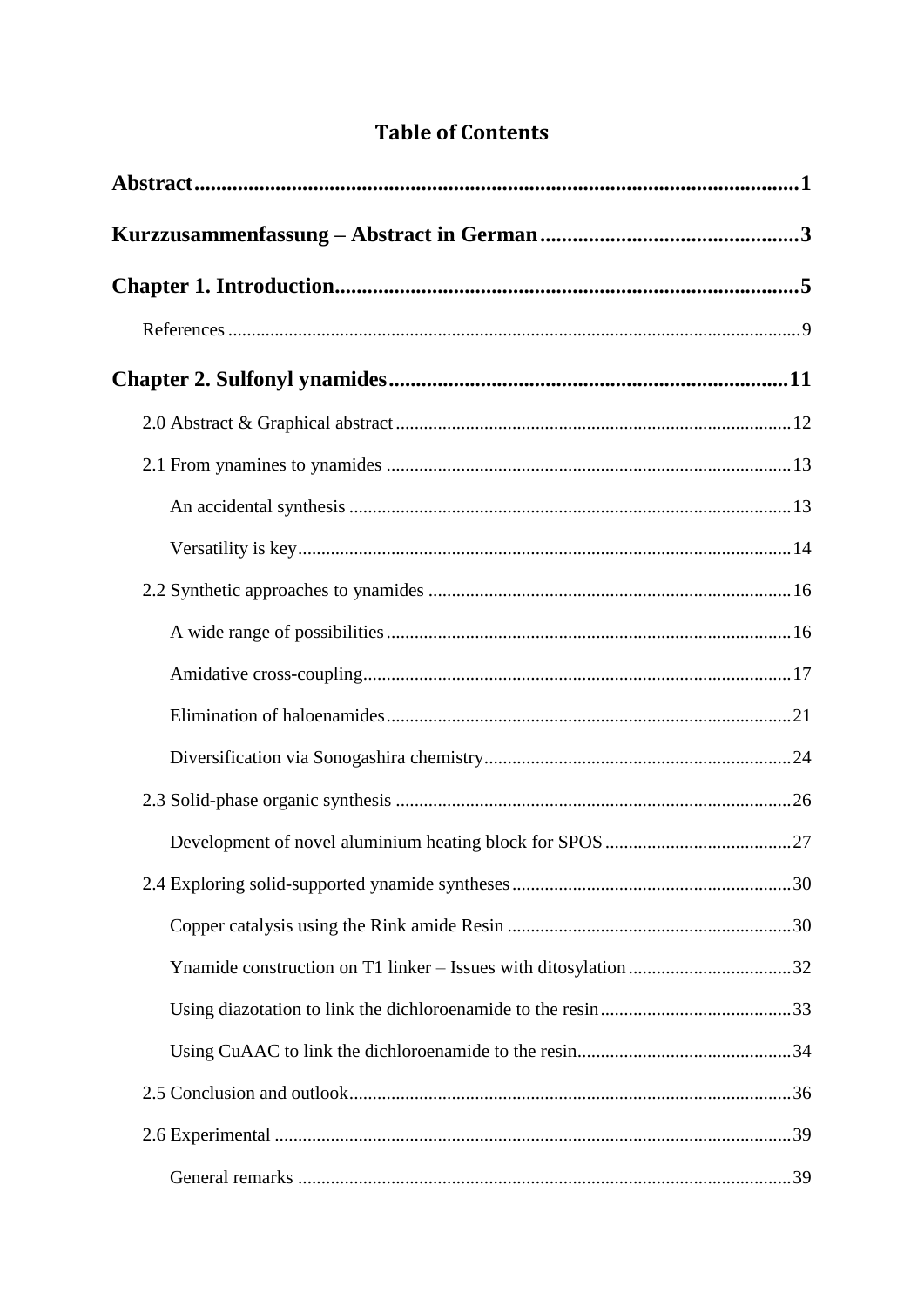| General procedure GP2.2: Synthesis of ynamides by amidative coupling 42      |  |
|------------------------------------------------------------------------------|--|
| General procedure GP2.3: Deprotection of TIPS-alkynes to terminal alkynes43  |  |
| General procedure GP2.4: Synthesis of 1,2-dichloroenamides from sulfamides43 |  |
| General procedure GP2.5: Synthesis of ynamides from 1,2-dichloroenamides44   |  |
| General procedure GP2.6: Diversification with Sonogashira couplings44        |  |
|                                                                              |  |
|                                                                              |  |
|                                                                              |  |
|                                                                              |  |
|                                                                              |  |
|                                                                              |  |
|                                                                              |  |
|                                                                              |  |
|                                                                              |  |
|                                                                              |  |
|                                                                              |  |
|                                                                              |  |
|                                                                              |  |
|                                                                              |  |
|                                                                              |  |
|                                                                              |  |
|                                                                              |  |
|                                                                              |  |
|                                                                              |  |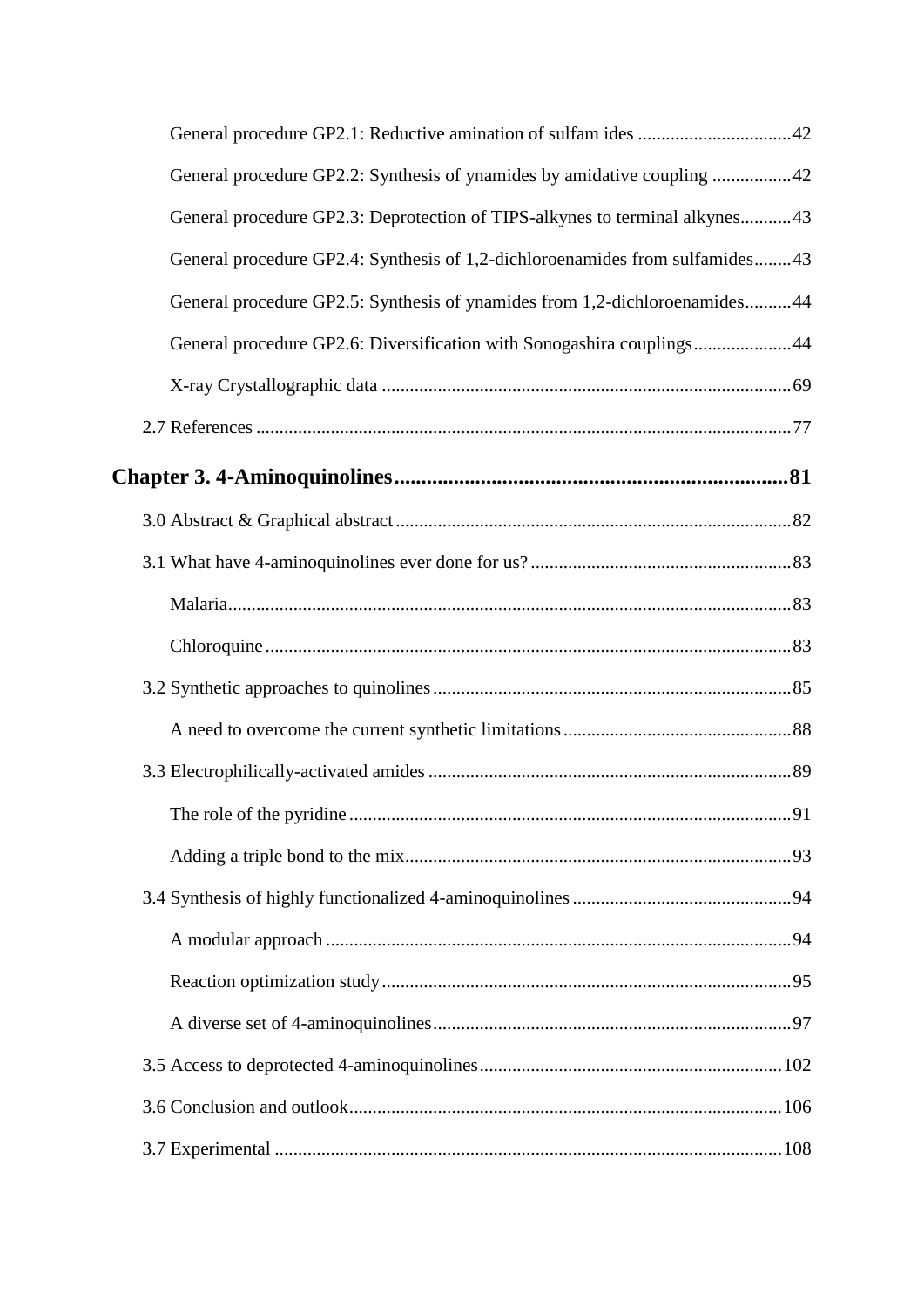| General procedure GP3.1: Synthesis of quinolines from ynamides and amides111  |  |
|-------------------------------------------------------------------------------|--|
|                                                                               |  |
|                                                                               |  |
|                                                                               |  |
|                                                                               |  |
|                                                                               |  |
|                                                                               |  |
|                                                                               |  |
|                                                                               |  |
|                                                                               |  |
|                                                                               |  |
|                                                                               |  |
|                                                                               |  |
|                                                                               |  |
|                                                                               |  |
|                                                                               |  |
| General procedure GP4.1: 4-aminopyrazole synthesis using copper sulfate 156   |  |
| General procedure GP4.2: 4-aminopyrazole synthesis using strained ynamides156 |  |
|                                                                               |  |
|                                                                               |  |
|                                                                               |  |
|                                                                               |  |
|                                                                               |  |
|                                                                               |  |